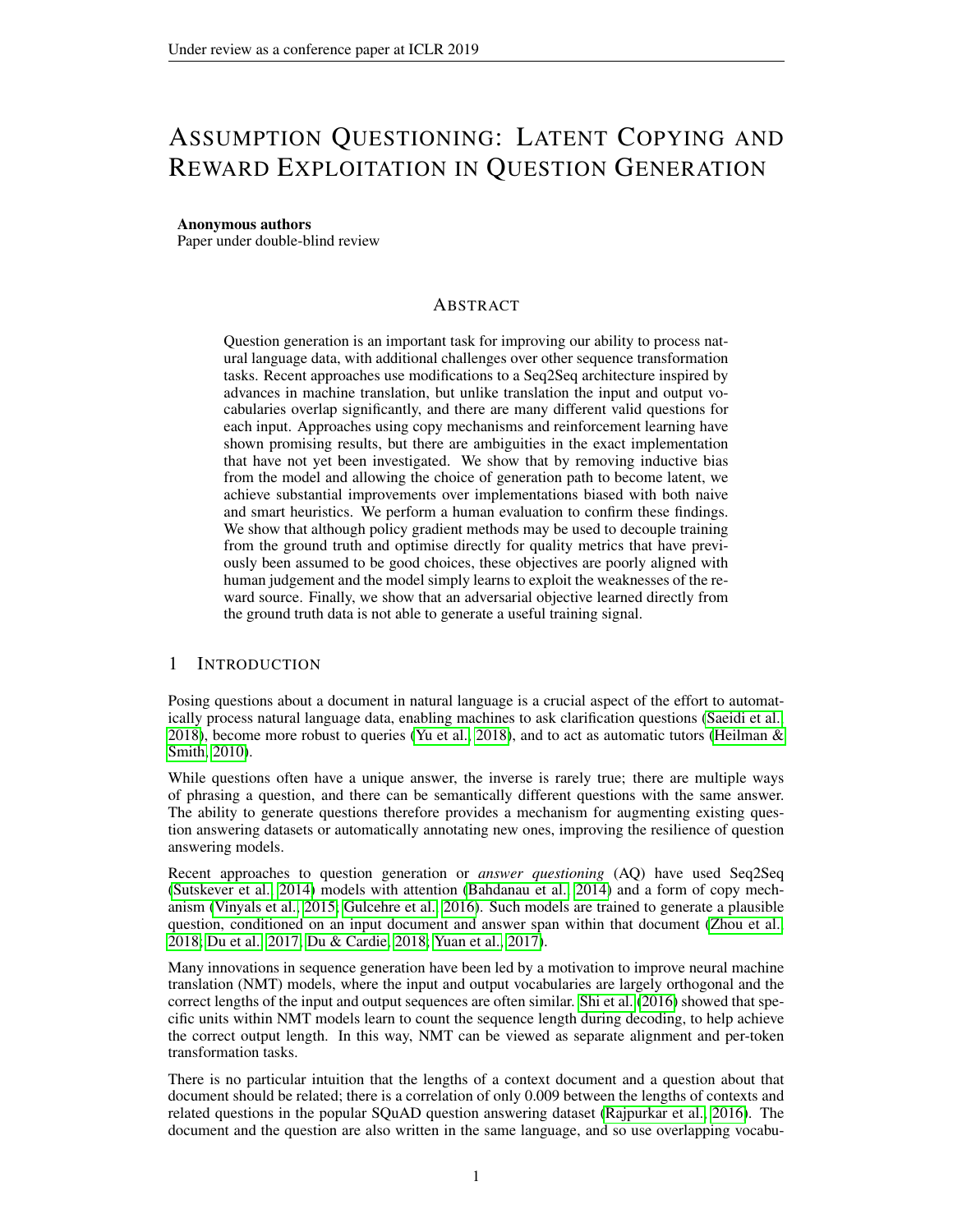laries; 88% of the words from all questions in the training set also appear in at least one context document. AQ therefore presents significantly different challenges to NMT.

Recent works on AQ have used various formulations of copy mechanisms, but have not investigated which approach should be preferred. We show that by removing inductive bias from the model and allowing the choice of generation path to become latent, we achieve substantial improvements over both a naive and more principled biased implementation.

There are currently no dedicated question generation datasets, and recent work has used the contextquestion-answer triples available in SQuAD. Only a single question is available for each contextanswer pair, and models are trained using teacher forcing [\(Williams & Zipser, 1989\)](#page-11-5). The combination of these factors exacerbates the problem of exposure bias [\(Ranzato et al., 2015\)](#page-10-2), whereby the model does not learn how to distribute probability mass over sequences that are valid but different to the ground truth.

Recent work has investigated training the models directly on a performance based objective, either by optimising for BLEU score [\(Kumar et al., 2018a\)](#page-9-2) or other quality metrics [\(Yuan et al., 2017\)](#page-11-3). There is an implicit assumption that these metrics are in fact good proxies for question quality. We perform fine tuning using a range of rewards, including an adversarial objective. We show that although this leads to increases in those scores, the resulting models perform worse when evaluated by human workers, and the generated questions exploit weaknesses in the reward models.

# 2 RELATED WORK

Neural machine translation (NMT) has led to a number of advances in sequence modelling [\(Sutskever et al., 2014;](#page-11-1) [Bahdanau et al., 2014;](#page-8-0) [Gulcehre et al., 2016;](#page-9-1) [Gehring et al., 2017\)](#page-8-3), but for NMT the input and output sequences often have comparable lengths [\(Shi et al., 2016\)](#page-11-4). This means that the attention weights correspond closely to per-token alignments, and the task becomes closer to a context-aware per-token transformation. Question generation requires identifying the important sections of the context before reordering some phrases and constructing some new ones, and so poses somewhat different challenges.

Summarisation involves taking a context document as input and generating a summary that should be considerably shorter, and is therefore more similar to the task of question generation. Cheng  $\&$ [Lapata](#page-8-4) [\(2016\)](#page-8-4) propose an extractive neural summarisation framework that makes use of a Seq2Seq architecture with an attention mechanism, and [Gu et al.](#page-9-3) [\(2016a\)](#page-9-3) extend this by adding a pointer network. [Nallapati et al.](#page-10-3) [\(2016a](#page-10-3)[;b\)](#page-10-4) present an abstractive model, and [See et al.](#page-10-5) [\(2017\)](#page-10-5) again extend these approaches by adding a pointer network. [Paulus et al.](#page-10-6) [\(2017\)](#page-10-6) propose a framework for fine tuning a summarisation model using reinforcement learning.

Early systems for generating questions were generally based around the use of some sort of templating or rule-based reordering of the context tokens [\(Heilman & Smith, 2010;](#page-9-0) [Heilman, 2011;](#page-9-4) [Agarwal](#page-8-5) [et al., 2011;](#page-8-5) [Ali et al., 2010;](#page-8-6) [Danon & Last, 2017;](#page-8-7) [Popowich & Winne, 2013;](#page-10-7) [Chali & Golestanirad,](#page-8-8) [2016;](#page-8-8) [Labutov et al., 2015;](#page-10-8) [Mazidi & Nielsen, 2014\)](#page-10-9).

Similar to these template based approaches, neural techniques have been used to generate questions from entities and relations in a knowledge base [\(Serban et al., 2016;](#page-10-10) [Indurthi et al., 2017\)](#page-9-5), but these require knowledge of the relations in advance and do not work from the raw textual input.

AQ systems can be used to augment datasets for training QA models, and [Wang et al.](#page-11-6) [\(2017\)](#page-11-6) and [Tang et al.](#page-11-7) [\(2017\)](#page-11-7) approach the task with this in mind. They generate questions using a Seq2Seq model, but primarily focus on the resulting improvement to the QA model. [Yang et al.](#page-11-8) [\(2017\)](#page-11-8) take a similar approach, using an AQ model to facilitate semi-supervised training of a QA model on a range of different domains.

The AQ task has also been approached by using only the document to generate questions, without conditioning on a specific answer. [Subramanian et al.](#page-11-9) [\(2017\)](#page-11-9) used named entity recognition to identify key phrases in the context before feeding this reduced input to a Seq2Seq model. They report an improved rating by human evaluators, but do not give any automated evaluation metrics for the generated questions. [Kumar et al.](#page-9-6) [\(2018b\)](#page-9-6) use a similar two-stage approach, adding attention and a pointer network to the decoder. [Kumar et al.](#page-9-2) [\(2018a\)](#page-9-2) further update this model by performing secondary policy gradient training, using BLEU and other automatic metrics as the rewards.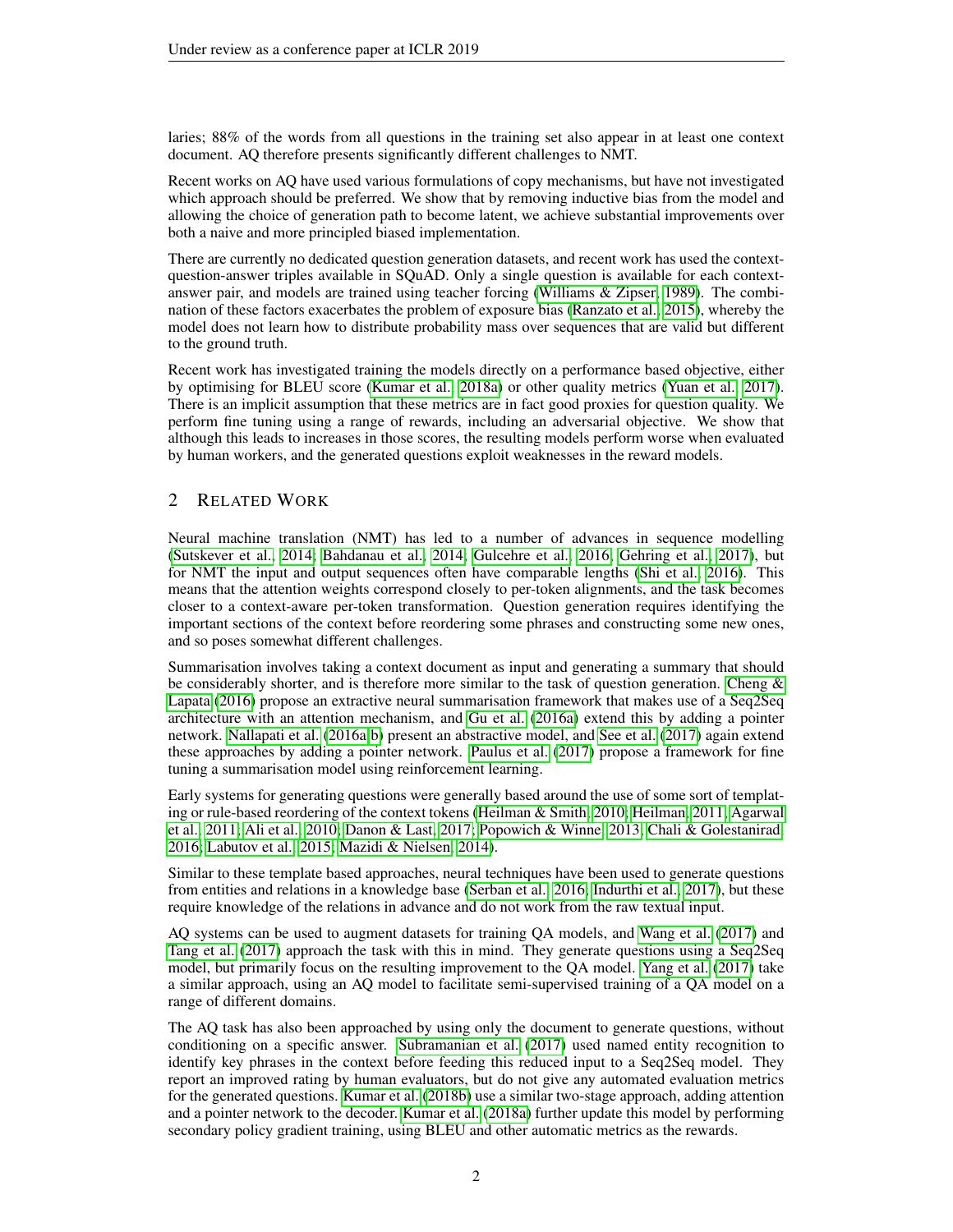[Du et al.](#page-8-1) [\(2017\)](#page-8-1) use a Seq2Seq based model to generate questions conditioned on context-answer pairs, and build on this work by preprocessing the context to resolve coreferences and adding a pointer network [\(Du & Cardie, 2018\)](#page-8-2). Similarly, [Zhou et al.](#page-12-0) [\(2018\)](#page-12-0) use a part-of-speech tagger to augment the embedding vectors. Both works perform a human evaluation of their models, and show significant improvement over their baseline. [Song et al.](#page-11-10) [\(2018\)](#page-11-10) use a modified context encoder based on multi-perspective context matching [\(Wang et al., 2016\)](#page-11-11), similar to cross attention. [Bahuleyan](#page-8-9) [et al.](#page-8-9) [\(2017\)](#page-8-9) used a variational encoder to generate multiple questions from a single context sentence. [Gao et al.](#page-8-10) [\(2018\)](#page-8-10) propose splitting the training data by the difficulty of question, and including this difficulty as part of the conditioning on the decoder.

[Yuan et al.](#page-11-3) [\(2017\)](#page-11-3) describe a Seq2Seq model with attention and a pointer network, with an additional encoding layer for the answer. They also describe a method for further tuning their model on a language model and question answering reward objective using policy gradient, but unfortunately do not perform any human evaluation.

# 3 MODEL DESCRIPTION

#### 3.1 TASK DEFINITION

The training data consists of context-question-answer triples  $(D, Q, A)$ , that have been tokenised such that  $\mathbf{D} = \{d_1, d_2, \dots, d_{|D|}\}\$  where  $|D|$  is the number of tokens in the document, and similarly for the question and answer.

The task is to generate a natural language question  $\hat{Y}$ , conditioned on a document **D** and answer A, by sampling from the parameterised conditional distribution at each time step given by  $p(\hat{y}_t)$  =  $p_{\theta}(\hat{y}_t|\hat{y}_{\leq t}, \mathbf{D}, \mathbf{A})$ . For example, given the input document  $\mathbf{D} =$ "this paper investigates assumptions in question generation" and  $\mathbf{A} =$  "question generation", the model should produce a question such as  $\hat{Y}$  = "what is investigated in the paper ?".

# 3.2 ENCODER

The context tokens are transformed into an embedding representation  $d_t$ , by looking up the relevant entry in the word embedding matrix. We initialise with vectors from GloVe [\(Pennington et al., 2014\)](#page-10-11) if the word exists in the GloVe vocabulary; otherwise we initialise with a random vector (Glorot  $\&$ [Bengio, 2010\)](#page-8-11). We limit these embeddings to the top 2000 words in the SQuAD contexts and questions combined, ranked by frequency. Context words not in this vocabulary are mapped to the out-of-vocabulary token for the purpose of embedding.

The embedded tokens  $d_t$  are augmented with an additional binary feature, indicating whether that token comprises part of the answer or not, so that  $\tilde{\mathbf{d}}_t = [\mathbf{d}_t; \mathbb{I}(d_t \in \mathbf{A})]$ . The sequence of augmented embeddings is passed through a bidirectional LSTM layer [\(Hochreiter & Schmidhuber, 1997\)](#page-9-7) to generate the context encodings  $h_t^d$ .

For the model proposed by [Yuan et al.](#page-11-3) [\(2017\)](#page-11-3) with additional condition encoding, the encodings at the time steps corresponding to the answer span are concatenated with the word embeddings of these tokens, and this (shorter) sequence is passed through a second bidirectional LSTM layer. The condition encoding vector  $h^a$  is given by the RNN output at the last time step.

For the standard Seq2Seq model, the condition encoding is calculated as the mean context encoding of the answer span,  $\mathbf{h}_a = \frac{1}{|A|} \sum_{n=1}^{\infty}$  $t \in \mathbf{A}$  $\mathbf{h}_t^d.$ 

#### 3.3 DECODER

At each time step, a weighted context vector  $v_t$  is computed using an attention mechanism to calculate soft alignments with the context document, and taking a weighted sum of the context encodings.

This vector  $v_t =$  $\frac{|D|}{\sum}$  $\sum_{t'} \alpha_{t,t'} \mathbf{h}_{t'}^d$  is used as the input to a unidirectional LSTM layer, giving the outputs  $\mathbf{o}_t$ .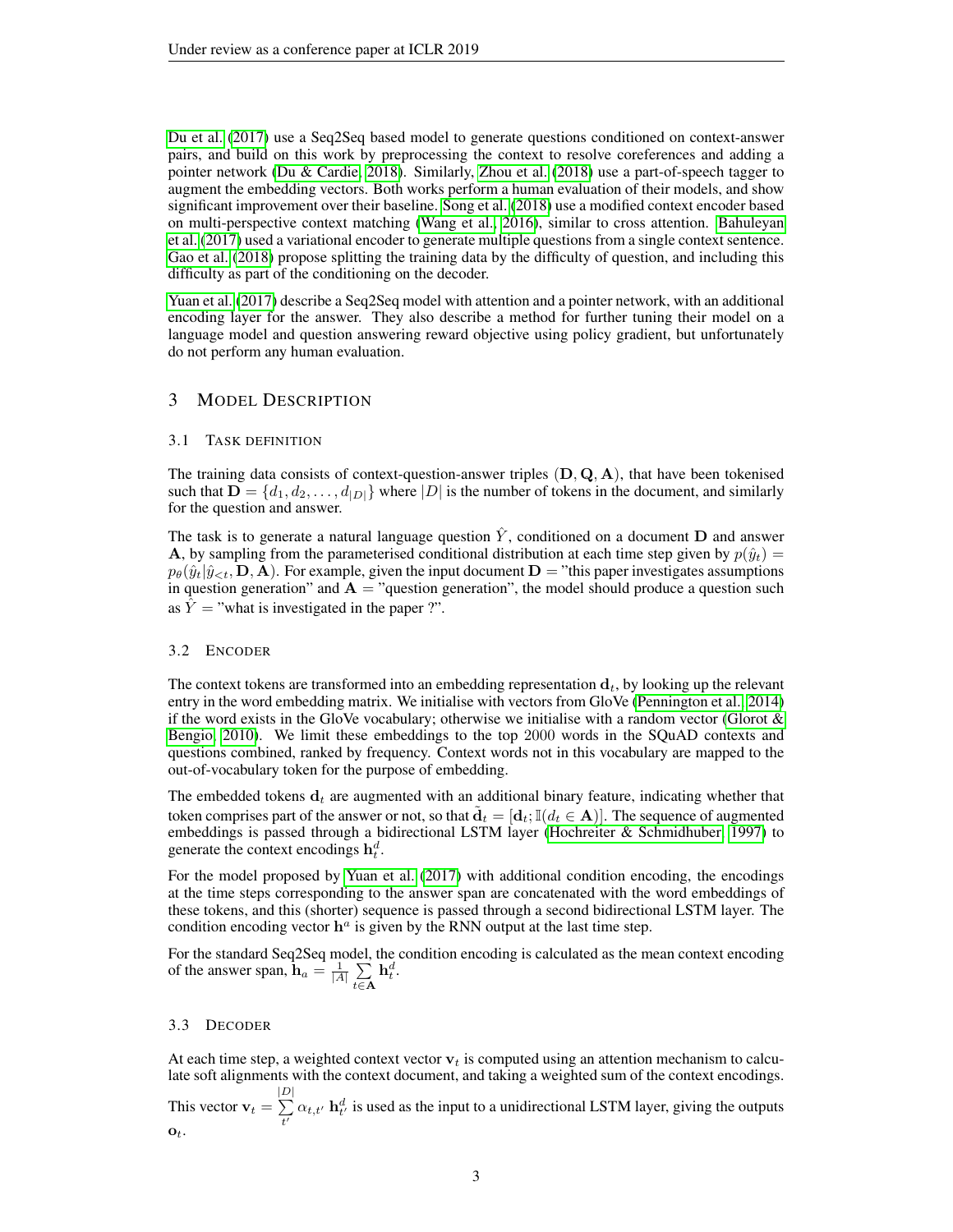The initial state for the decoder RNN is calculated according to  $s_0 = \tanh(\mathbf{W}_0 \mathbf{r} + \mathbf{b}_0)$  where  $\mathbf{r}=\mathbf{L}\mathbf{h}^a+\frac{1}{n}$  $\frac{|D|}{\sum}$  $\sum_{t} \mathbf{h}_t^d$ , and  $\mathbf{L}, \mathbf{W}_0$ , and  $\mathbf{b}_0$  are learned parameters.

Alignment scores  $\alpha_t$  are calculated using an attention mechanism [\(Bahdanau et al., 2014\)](#page-8-0). Briefly, this takes the form of a fully connected network with a single hidden layer and a softmax output layer, that takes the current context encoding and previous hidden state as inputs, and produces a distribution over context time steps  $\alpha_{t,i} = \frac{\exp(e_{t,i})}{\sum_i \exp(e_{t,i})}$  $\frac{\exp(e_{t,i})}{\exp(e_{t,j})}$  as output, where  $\mathbf{e}_t = f(v_t, s_{t-1})$  is a fully connected neural network with tanh activation.

#### 3.4 COPY MECHANISM

In order to handle unknown words, the model is able to generate tokens from two vocabularies: a *shortlist* vocabulary  $V_s$  of common context-independent words, and the *location* or copy vocabulary  $V_c$  formed of the words in the context document, indexed by their location in the context.

To calculate the distribution over shortlist tokens  $p_t^s$ , the output of the LSTM cell at each step is projected into the dimensionality of the shortlist vocabulary, and normalised with a softmax activation, so that  $p_t^s = \text{softmax}(\mathbf{W}_s \mathbf{o}_t + b_s)$  where  $\mathbf{W}_s, b_s$  are learned parameters and  $\mathbf{o}_t$  is the output of the LSTM at each time step.

The distribution over context locations for the pointer network  $p_t^c$  is calculated by reusing the alignments from the attention mechanism, giving  $\mathbf{p}_t^c = \alpha_t$ .

The combined distribution is then calculated by concatenating the shortlist and location distributions, weighted by a switch variable that controls the degree of mixing of the two distributions. This switch variable  $z_t$  is calculated at each step by passing  $v_t$  and  $y_{t-1}$  as inputs to a feedforward network with two hidden layers and tanh activation, with a single output variable passed through a sigmoid activation,  $z_t = \sigma(f(\mathbf{v}_t, \mathbf{y}_{t-1}))$ . The final output distribution over shortlist and location vocabularies is therefore given by  $\mathbf{p}_t = [z_t \mathbf{p}_t^s; (1 - z_t) \mathbf{p}_t^c]$ , where  $[]$  is used to denote concatenation.

#### 3.5 TRAINING

The ground truth data was encoded as a sequence of one-hot vectors  $\tilde{\mathbf{q}}(t)$  over the combined shortlist and location vocabularies, with  $\tilde{q}_i(t) = \mathbb{I}(w_i = q_t)$  for  $w_i \in \mathcal{V}_s$ . Tokens that did not occur either in the shortlist or context were encoded as an out-of-vocabulary token.

We trained the model on a maximum likelihood objective with teacher forcing [Williams & Zipser](#page-11-5) [\(1989\)](#page-11-5), using the Adam [\(Kingma & Ba, 2014\)](#page-9-8) optimisation algorithm, and perform early stopping based on the negative log-likelihood of the development set. Dropout [\(Srivastava et al., 2014\)](#page-11-12) and variational dropout [\(Gal & Ghahramani, 2015\)](#page-8-12) were used where appropriate. The official SQuAD test set is not public, and we use the split published by [Du et al.](#page-8-1) [\(2017\)](#page-8-1) for our experiments.

For inference, we used beam search [\(Graves, 2012\)](#page-9-9) with a width of 32. We also zeroed out the probability mass for the out-of-vocabulary token, to force the decoder to generate valid words.

# 4 EXPERIMENTS

#### 4.1 COPY MECHANISM FORMULATION

Using a copy mechanism allows the model to generate language from a mixture of two vocabularies: a pre-defined *shortlist* of common words, and a context specific *location* vocabulary of words that appear in the source document. The probability of generating a token from one of these vocabularies compared to the other is controlled by the switch variable  $z_t$ .

For training samples where the shortlist and location vocabularies do not overlap, the correct value of the switch variable can easily be inferred, since there is only one way to generate each word. In practice this is rarely the case: the vocabularies often overlap significantly, and there may also be repetition *within* the context.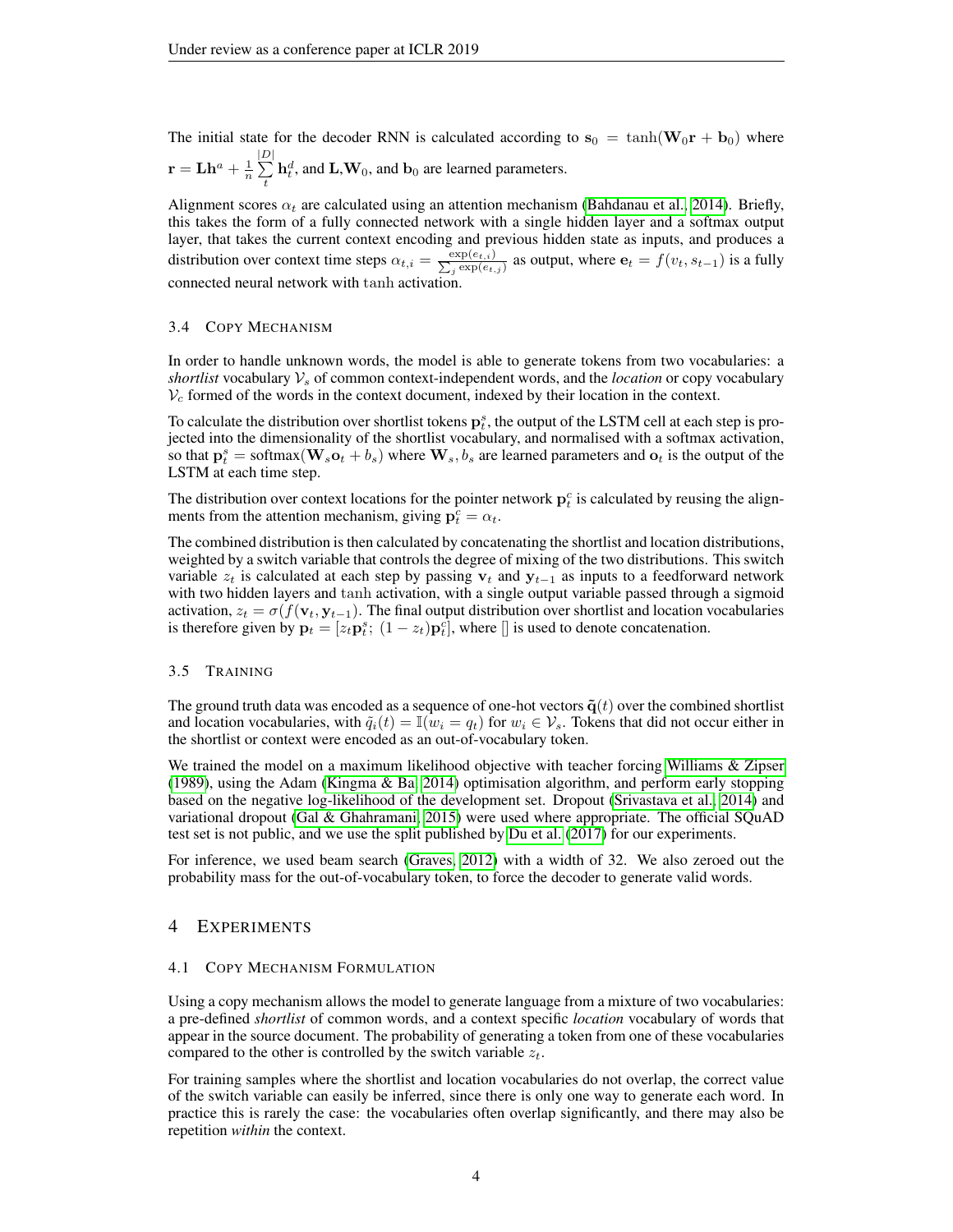The original use of pointer networks for NLP [\(Gulcehre et al., 2016\)](#page-9-1) was in the context of NMT, where the source and target language are different and the vocabularies can be assumed to be orthogonal, except for words which are named entities and must therefore be copied. [Gulcehre et al.](#page-9-1) [\(2016\)](#page-9-1) therefore assumed that words are generated from the shortlist by default, except when they must be copied. For the case where there is a choice of copy location, they simply selected the earliest, and we consider this approach as our default model.

CopyNet, concurrently proposed by [Gu et al.](#page-9-10) [\(2016b\)](#page-9-10), outputs a mixture of logits for the shortlist and location vocabularies, takes a softmax over these logits, and subsequently sums the probability mass for the overlapping tokens. This effectively makes the switch variable and choice of location into latent variables. [See et al.](#page-10-5) [\(2017\)](#page-10-5) and [Du & Cardie](#page-8-2) [\(2018\)](#page-8-2) also combine the probabilities for tokens with the same value. [Yuan et al.](#page-11-3) [\(2017\)](#page-11-3) use a copy mechanism as part of their model, but do not explicitly discuss the overlapping vocabulary problem and we assume that they treat all shortlist and location tokens as orthogonal. In each of these cases, the design choices are somewhat arbitrary, and were not tested.

There are two ways in which the vocabularies may overlap: within the location vocabulary, and between the location and shortlist vocabulary. We can remove a source of bias from the model by making the choice of copy location latent, by summing the probabilities of generating a token from each possible location, so that  $p_t^{\prime c}(w) = \sum_i p_t^c(w_i) \mathbb{I}(w_i = w)$  where i is an index on the locations in the context. We can also treat the switch variable as latent by summing over vocabularies, giving  $p'_t(w) = z_t p_t^s(w) + (1 - z_t) p_t^c(w)$  for  $w \in V_s \cap V_c$  and  $p'_t(w) = p_t(w)$  otherwise.

It is not always clear that removing bias from a model will improve performance, and it may be better to use of our understanding of the problem to guide the model. We expect that the question should be similar to the language found near the answer span, and so design a heuristic detailed in Appendix [A](#page-12-1) to incorporate this prior belief. The heuristic seeks to bias the model during training to copy contiguous runs of tokens from close to the answer span.

### 4.2 FINE TUNING

Generated questions should be formed of language that is both *fluent* and *relevant* to the context and answer. We experiment with fine tuning a trained model using rewards given by the negative perplexity under a LSTM language model and the F1 score attained by a question answering system, as well as a weighted combination of both. The language model is a standard recurrent neural network formed of a single LSTM layer. For the QA system, we use QANet [\(Yu et al., 2018\)](#page-11-0) as implemented by [Kim](#page-9-11) [\(2018\)](#page-9-11).

Additionally, we propose a novel approach by learning the reward directly from the training data, using a *discriminator* detailed in Appendix [B.](#page-12-2) We pre-trained the discriminator to predict whether an input question and associated context-answer pair was generated by our model, or originated from the training data. We also interleaved updates to the discriminator within the fine tuning phase, allowing the discriminator to become adversarial and adapt alongside the generator.

These rewards  $R(\hat{Y})$  were used to update the model parameters via the REINFORCE policy gradient algorithm [\(Williams, 1992\)](#page-11-13), according to  $\nabla \mathcal{L} = \nabla \frac{1}{l} \sum_{i=1}^{l}$  $\sum_{t} \Bigl( \frac{R(\hat{Y}) - \mu_R}{\sigma_R}$  $(\frac{\partial f - \mu_R}{\partial R}) \log p(\hat{y}_t | \hat{y}_{\leq t}, \mathbf{D}, \mathbf{A}).$  We teacher forced the decoder with the generated sequence to reproduce the activations calculated during beam search to enable backpropagation. All rewards were normalised with a simple form of PopArt [\(Hasselt et al., 2016\)](#page-9-12), with the running mean  $\mu_R$  and standard deviation  $\sigma_R$  updated online during training. We continued to apply a maximum likelihood training objective during this fine tuning.

#### 4.3 EVALUATION METRICS

We report the negative log-likelihood (NLL) of the test set under the model, as well as the corpus level BLEU-4 score [\(Papineni et al., 2002\)](#page-10-12) of the generated questions compared to the ground truth. We report the macro-averaged F1 score attained by a QA system, which can be viewed as a form of reconstruction score, since it should be possible to recover the answer used to generate a good question. We also report the perplexity of generated questions under a LSTM language model (LM) trained on the questions from SQuAD.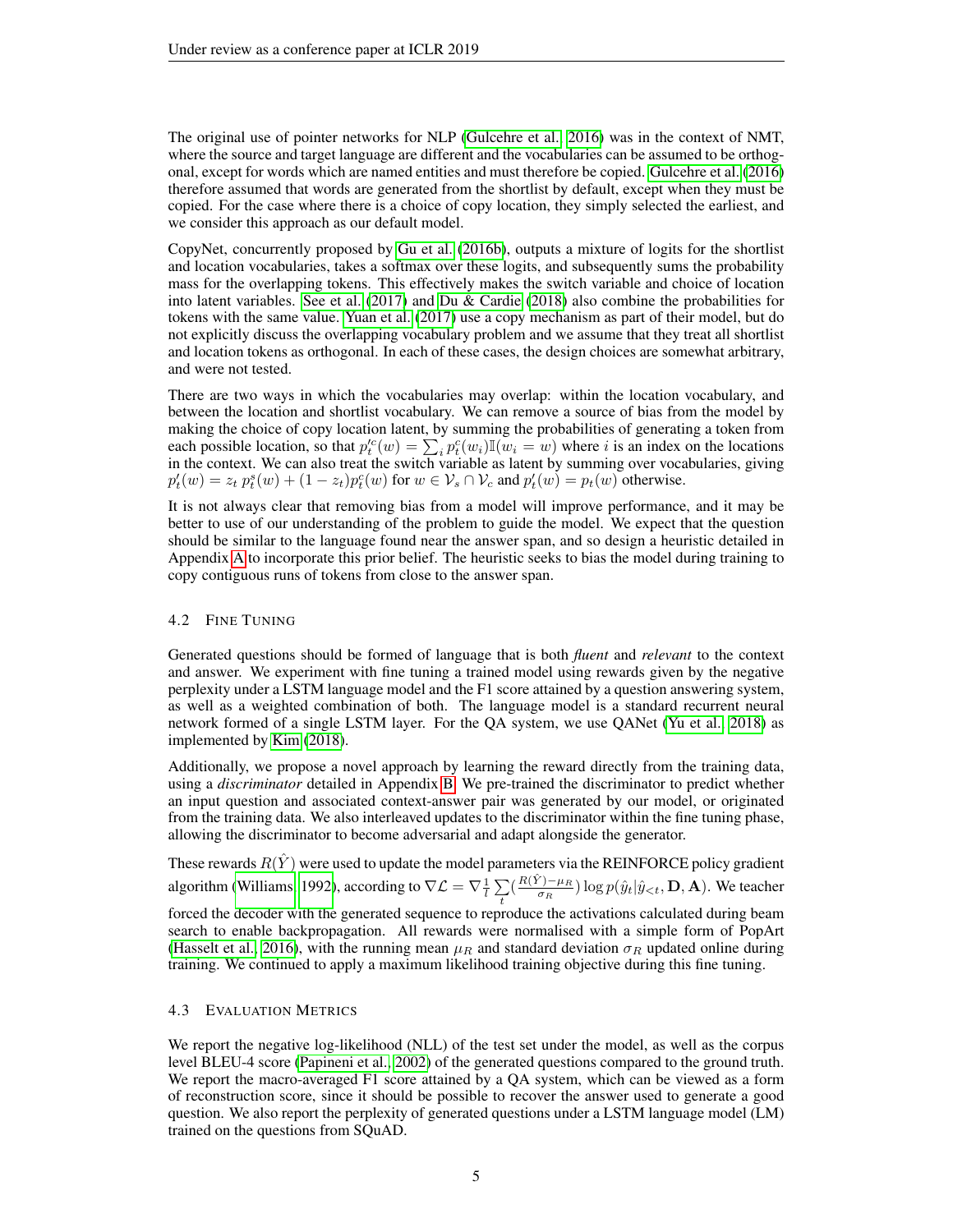# 5 RESULTS

### <span id="page-5-0"></span>5.1 AUTOMATIC METRICS

| <b>Features</b> |              |                 | <b>Metrics</b>   |                     |      |                |       |
|-----------------|--------------|-----------------|------------------|---------------------|------|----------------|-------|
| Smart Henrick   | Latem Switch | Latent Location | I ddirigategoria | $\hat{\mathcal{X}}$ | BLAD | $\vec{\infty}$ | $z^2$ |
|                 |              |                 |                  | 43.7                | 11.4 | 69.1           | 61.3  |
|                 |              |                 |                  | 43.1                | 11.9 | 69.5           | 60.7  |
|                 |              |                 |                  | 41.3                | 12.3 | 70.5           | 59.5  |
|                 |              |                 |                  | 42.7                | 11.8 | 70.5           | 66.3  |
|                 |              |                 |                  | 40.5                | 12.9 | 71.1           | 63.4  |
|                 |              |                 |                  | 43.0                | 13.1 | 71.4           | 54.0  |
|                 |              |                 |                  | 43.3                | 12.9 | 71.5           | 57.2  |
|                 |              |                 |                  | 40.6                | 13.1 | 72.6           | 55.0  |
|                 |              |                 |                  | 42.7                | 12.4 | 71.8           | 60.9  |
|                 |              |                 |                  | 39.5                | 12.6 | 71.0           | 49.5  |
|                 |              | Ground truth    |                  |                     |      | 71.2           | 101.5 |

Table 1: Automatic evaluation metrics evaluated for various formulations of the copy mechanism. QA and LM refer to the QA F1 score and language model perplexity scores attained by generated questions. The bottom row shows the performance of the QA and language models on the ground truth data.

Table [1](#page-5-0) shows the values of the automatic metrics for various configurations of the copy mechanism, for both a standard Seq2Seq condition encoding and for the additional encoding used by [Yuan et al.](#page-11-3) [\(2017\)](#page-11-3). The LM perplexity of generated questions is lower than the ground truth for all configurations; this is to be expected, since the question generator is itself effectively a conditional language model.

For the standard Seq2Seq condition encoding, using a smarter copy location heuristic to bias the model during training leads to a small improvement of +0.5 BLEU. Allowing the model to instead learn this heuristic by making both the copy location and the switch variable latent leads to significant improvements of +1.5 BLEU and +2.0 QA score.

When the additional condition encoding is included, we no longer observe significant improvement for the latent formulations of the copy mechanism, and instead find that performance stays the same or decreases by up to 0.7 BLEU. The additional encoding layer increases the number of parameters in the model; when this is coupled with the additional freedom in the copy mechanism, the model is unable to learn as effectively.

Table [2](#page-6-0) shows the changes in automatic metrics after fine tuning using various external rewards. Optimising for QA, LM and discriminator rewards improves those scores, although a larger improvement in LM score is achieved with a combined QA and LM reward. The biggest improvement in discriminator score is achieved using an adversarial objective, and using a weighted sum of all three objectives leads to improvements in all three rewards. The BLEU score decreases in all cases, as the rewards are not coupled to the training data.

# 5.2 HUMAN EVALUATION

We follow the standard approach in evaluating machine translation systems [\(Koehn & Monz, 2006\)](#page-9-13), as used for AQ by [Du & Cardie](#page-8-2) [\(2018\)](#page-8-2). We asked three workers to rate 300 generated questions between 1 (poor) and 5 (good) on two separate criteria: the fluency of the language used, and the relevance of the question to the context document and answer.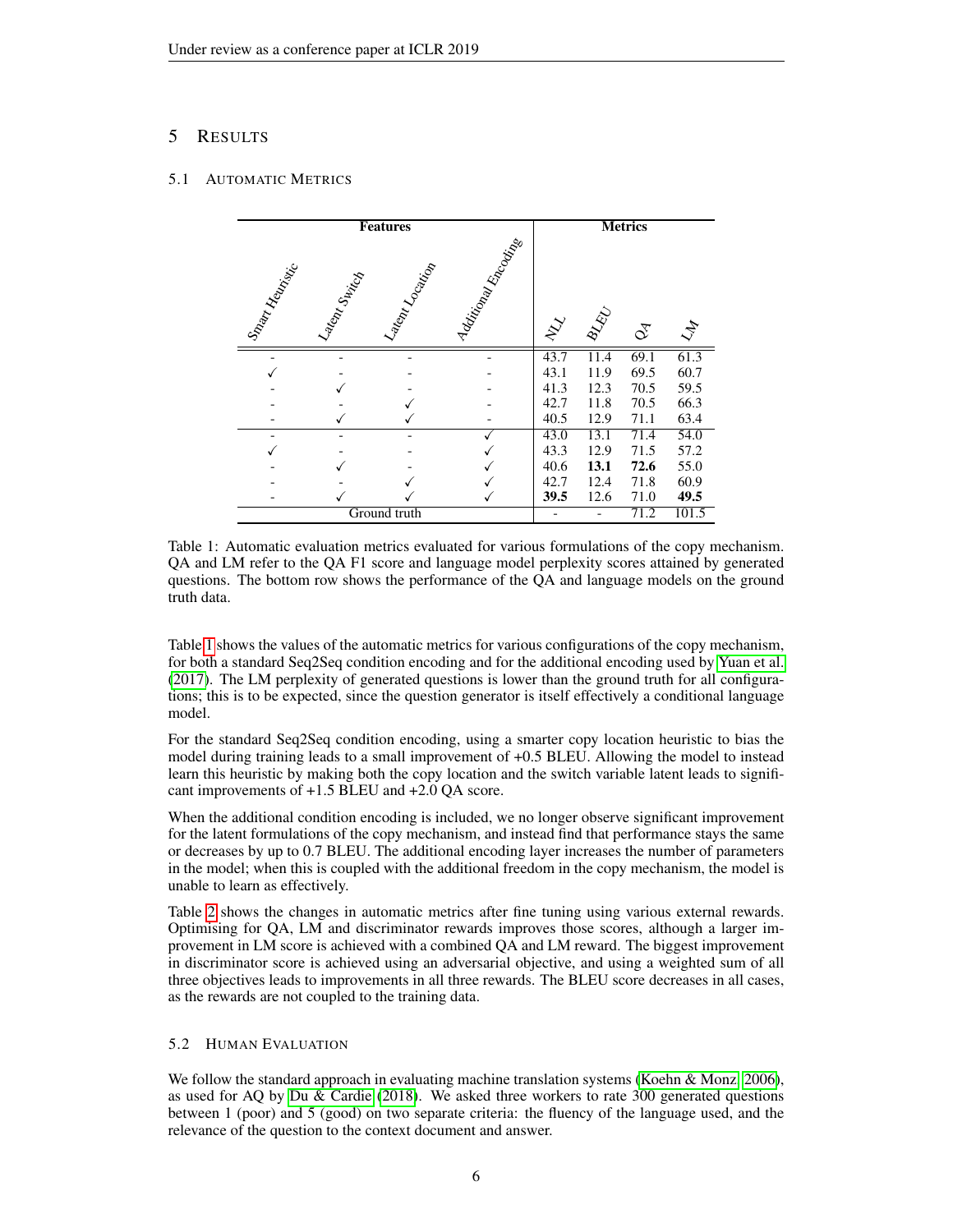<span id="page-6-0"></span>

Table 2: Changes in automatic evaluation metrics after models were fine tuned on various objectives. The discriminator reward refers to the percentage of generated sequences that fooled the discriminator. Lower LM and NLL scores are better.

<span id="page-6-1"></span>

| Model                                                       | Fluency | Relevance |
|-------------------------------------------------------------|---------|-----------|
| $S2S + Copy$                                                | 3.34    | 3.12      |
| +Latent Switch +Latent Location                             | 3.51    | 3.42      |
| $+OA$ , LM rewards                                          | 3.05    | 2.75      |
| a +OA, LM, discriminator rewards +Adversarial discriminator | 2.89    | 2.82      |
| Ground Truth                                                | 4.67    | 4.72      |

Table 3: Summary of human evaluation of selected models

The mean of the pairwise inter-rater Fleiss' Kappa [\(L. Fleiss, 1971\)](#page-10-13) agreement metrics was 0.45 for fluency, and 0.44 for relevance, corresponding to moderate agreement. While this seems low, the metric considers the rating classes to be unordered and equally different from each other, and so is pessimistic.

As shown in Table [3,](#page-6-1) removing bias by making the copy mechanism handle overlapping words in a latent manner leads to improved fluency and relevance. The models that were fine tuned on external rewards achieve worse human scores. We note that although BLEU has been shown to be an imperfect metric [\(Paulus et al., 2017;](#page-10-6) [Chaganty et al., 2018\)](#page-8-13), in this instance it is sufficient to predict the human ranking of the different models.

<span id="page-6-2"></span>

(a) QA scores plotted against human relevance scores (b) LM scores plotted against human fluency scores for all rated questions. for all rated questions.

Figure 1: Comparison of human and automatic metrics.

Figure [1](#page-6-2) shows the automatic scores against human ratings for all rated questions. The correlation coefficient between human relevance and automatic QA scores was 0.439, and between fluency and LM score was only 0.355. While the automatic scores are good indicators of whether a question will achieve the lowest human rating or not, they do not differentiate clearly between the higher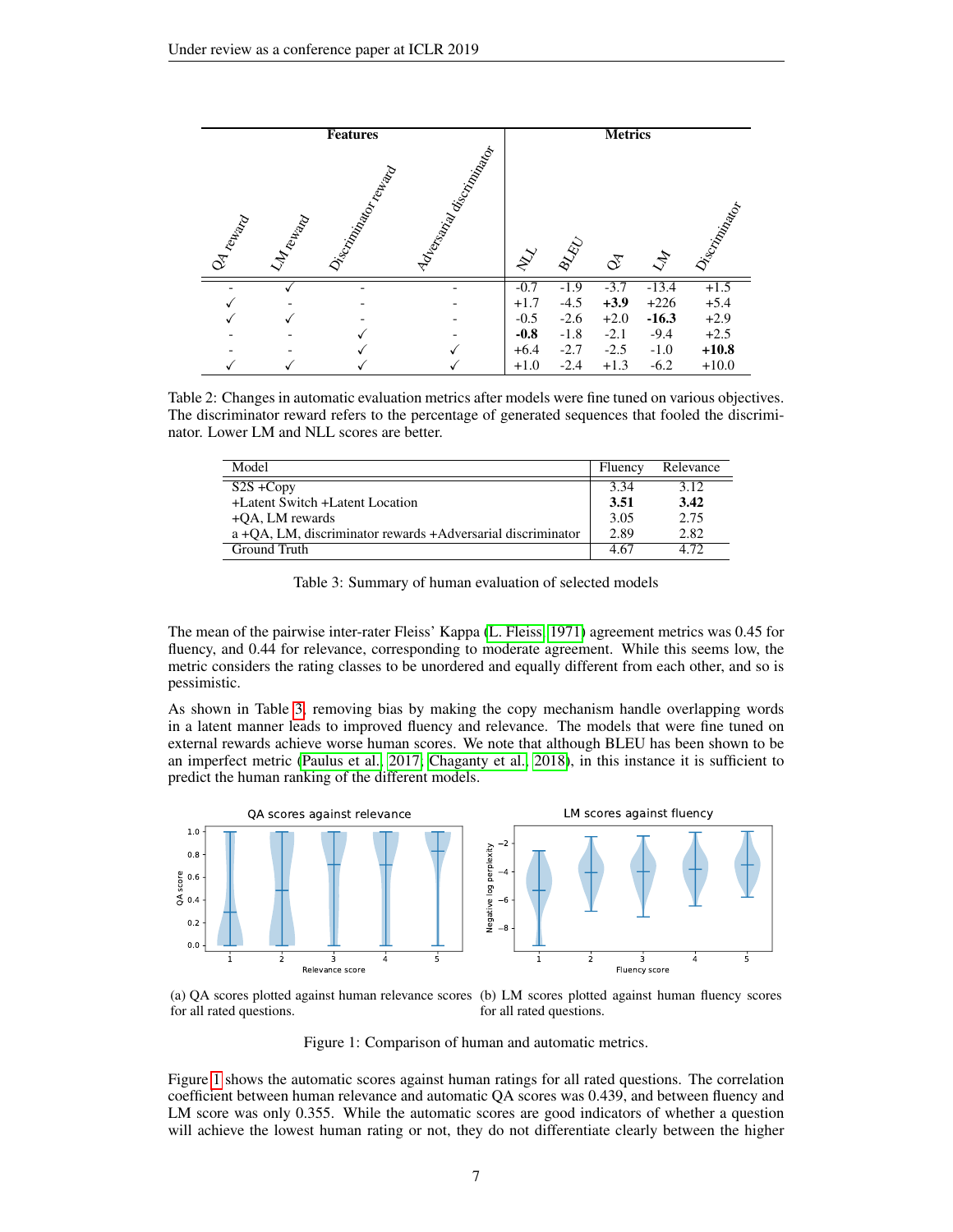ratings: training a model on these objectives will not necessarily learn to generate better questions. A good question will likely attain a high QA and LM score, but the inverse is not true; a sequence may exploit the weaknesses of the metrics and achieve a high score *despite* being unintelligible to a human. Using a weighted combination of rewards is not sufficient to provide a useful training objective.

Table [4](#page-7-0) shows examples of generated questions for the fine tuned models. Training on a QA reward has caused the model to learn to exploit this reward, by simply using a few keywords to point at the answer. This suggests an alternative application of AQ models for generating adversarial data for QA systems and exposing their failure cases, similar to the work by [Jia & Liang](#page-9-14) [\(2017\)](#page-9-14).

Training on an adversarial objective should prevent the generator from being able to exploit the weaknesses of the reward model. We find that although the generated sequences appear reasonable, the model fine tuned on an adversarial reward was not more highly rated by the human workers.

<span id="page-7-0"></span>

| <b>Context</b>                                                                                               |  |  |  |
|--------------------------------------------------------------------------------------------------------------|--|--|--|
| although united methodist practices and interpretation of beliefs have evolved over time, these              |  |  |  |
| practices and beliefs can be traced to the writings of the church 's founders, especially <b>john wesley</b> |  |  |  |
| and charles wesley (anglicans), but also philip william otterbein and martin boehm (united                   |  |  |  |
| brethren), and jacob albright (evangelical association).                                                     |  |  |  |
| Answer                                                                                                       |  |  |  |
| john wesley and charles wesley                                                                               |  |  |  |
| <b>Ground Truth Question</b>                                                                                 |  |  |  |
| who were two of the founders of the united methodist church?                                                 |  |  |  |
| No fine tuning                                                                                               |  |  |  |
| which two methodist can be traced to the church 's founders ?                                                |  |  |  |
| <b>LM</b> reward                                                                                             |  |  |  |
| according to the writings of the church 's founders, according to the writings of the church 's              |  |  |  |
| founders, []                                                                                                 |  |  |  |
| QA reward                                                                                                    |  |  |  |
| who in anglicans?                                                                                            |  |  |  |
| LM and OA reward                                                                                             |  |  |  |
| who are the writings of the church 's founders ?                                                             |  |  |  |
| <b>Discriminator reward</b>                                                                                  |  |  |  |
| who founded the church 's founders ?                                                                         |  |  |  |
| Discriminator reward, adversarial discriminator                                                              |  |  |  |
| who were two western methodist practices?                                                                    |  |  |  |
| LM, QA and discriminator reward, adversarial discriminator                                                   |  |  |  |
| who are the anglicans of the church?                                                                         |  |  |  |

Table 4: Example generated questions for various fine-tuning objectives. The model trained on a QA reward has learned to simply point at the answer and exploit the QA model, while the model trained on a language model objective has learned to repeat common phrase templates.

# 6 CONCLUSION

In this paper we clarify two fundamental assumptions in recent work on question generation. We show that, for standard Seq2Seq models, removing inductive bias by making the source of nonunique words latent improves the quality of generated questions. We perform a human evaluation to confirm these findings.

We also find that although policy gradient methods can be used to optimise for external rewards, these rewards do not correlate well with question quality despite being intuitively good choices. The generator may simply learn to exploit the weaknesses of the reward model, suggesting a possible use of AQ systems to generate adversarial training data for those reward models. Fine tuning on an adversarial objective did not lead to improved question quality.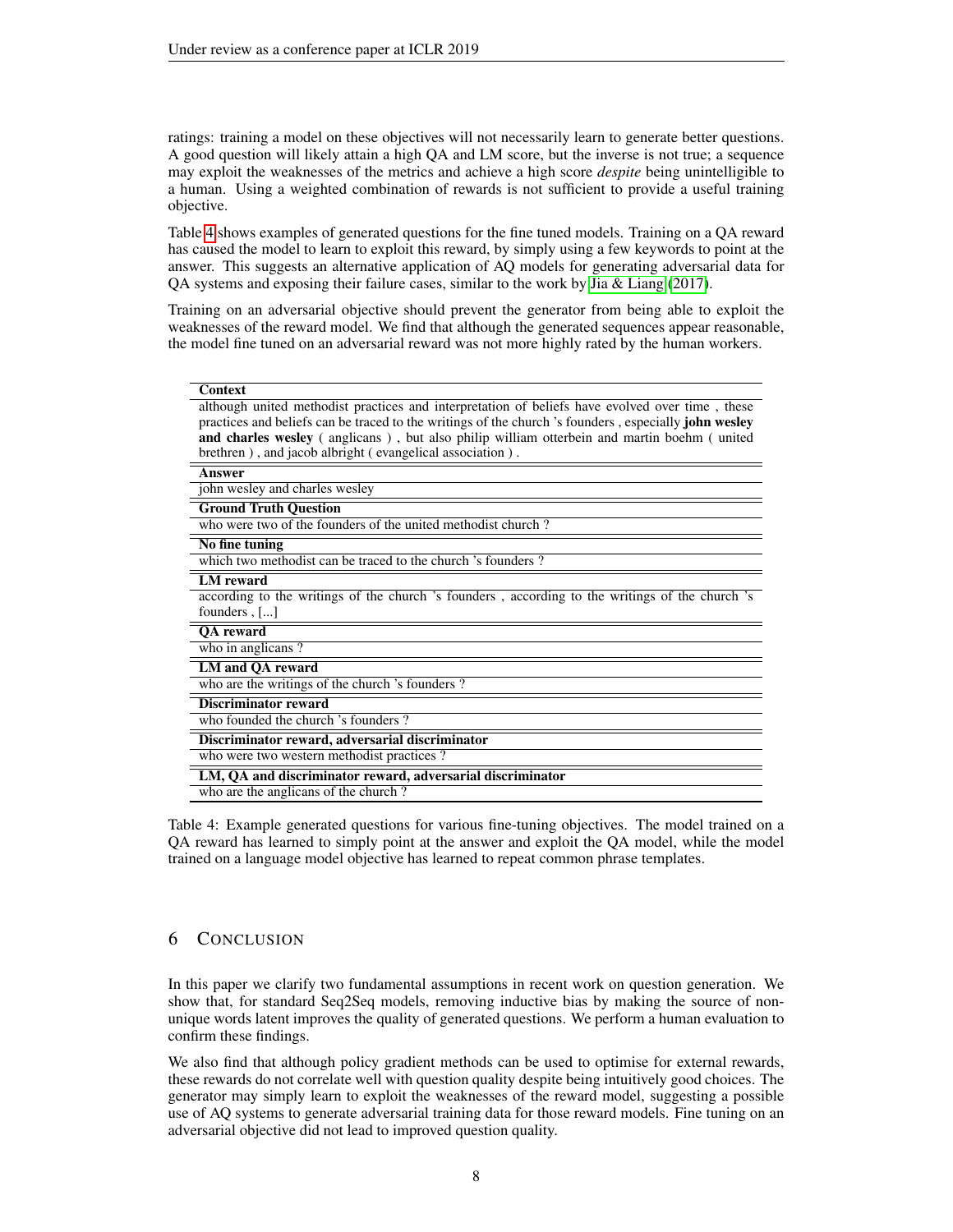# **REFERENCES**

- <span id="page-8-5"></span>Manish Agarwal, Rakshit Shah, and Prashanth Mannem. Automatic question generation using discourse cues. *Proceedings of the Sixth Workshop on Innovative Use of NLP for Building Educational Applications*, (June):1–9, 2011. URL [http://citeseerx.ist.psu.edu/](http://citeseerx.ist.psu.edu/viewdoc/download;jsessionid=7C16E1FBDDB74603D50B592FE9955814?doi=10.1.1.207.5283{&}rep=rep1{&}type=pdf http://dl.acm.org/citation.cfm?id=2043132.2043133) [viewdoc/download;jsessionid=7C16E1FBDDB74603D50B592FE9955814?](http://citeseerx.ist.psu.edu/viewdoc/download;jsessionid=7C16E1FBDDB74603D50B592FE9955814?doi=10.1.1.207.5283{&}rep=rep1{&}type=pdf http://dl.acm.org/citation.cfm?id=2043132.2043133) [doi=10.1.1.207.5283{&}rep=rep1{&}type=pdfhttp://dl.acm.org/](http://citeseerx.ist.psu.edu/viewdoc/download;jsessionid=7C16E1FBDDB74603D50B592FE9955814?doi=10.1.1.207.5283{&}rep=rep1{&}type=pdf http://dl.acm.org/citation.cfm?id=2043132.2043133) [citation.cfm?id=2043132.2043133](http://citeseerx.ist.psu.edu/viewdoc/download;jsessionid=7C16E1FBDDB74603D50B592FE9955814?doi=10.1.1.207.5283{&}rep=rep1{&}type=pdf http://dl.acm.org/citation.cfm?id=2043132.2043133).
- <span id="page-8-6"></span>Husam Ali, Yllias Chali, and S. Hasan. Automation of Question Generation from Sentences. In *Proceedings of QG2010: The Third Workshop on Question Generation*, pp. 58–67, 2010. URL <http://nlp.cs.nyu.edu/oak/>.
- <span id="page-8-0"></span>Dzmitry Bahdanau, Kyunghyun Cho, and Yoshua Bengio. Neural Machine Translation by Jointly Learning to Align and Translate. 2014. ISSN 0147-006X. doi: 10.1146/annurev.neuro.26. 041002.131047. URL [https://arxiv.org/pdf/1409.0473.pdfhttp://arxiv.](https://arxiv.org/pdf/1409.0473.pdf http://arxiv.org/abs/1409.0473) [org/abs/1409.0473](https://arxiv.org/pdf/1409.0473.pdf http://arxiv.org/abs/1409.0473).
- <span id="page-8-9"></span>Hareesh Bahuleyan, Lili Mou, Olga Vechtomova, and Pascal Poupart. Variational Attention for Sequence-to-Sequence Models. 2017. URL [https://github.com/](https://github.com/HareeshBahuleyan/tf-var-attention http://arxiv.org/abs/1712.08207) [HareeshBahuleyan/tf-var-attentionhttp://arxiv.org/abs/1712.](https://github.com/HareeshBahuleyan/tf-var-attention http://arxiv.org/abs/1712.08207) [08207](https://github.com/HareeshBahuleyan/tf-var-attention http://arxiv.org/abs/1712.08207).
- <span id="page-8-13"></span>Arun Tejasvi Chaganty, Stephen Mussman, and Percy Liang. The price of debiasing automatic metrics in natural language evaluation. jul 2018. URL [http://arxiv.org/abs/1807.](http://arxiv.org/abs/1807.02202) [02202](http://arxiv.org/abs/1807.02202).
- <span id="page-8-8"></span>Yllias Chali and Sina Golestanirad. Ranking Automatically Generated Questions Using Common Human Queries. In *Proceedings of the 9th International Natural Language Generation conference*, pp. 217–221, 2016. doi: 10.18653/v1/W16-6635. URL [http://www.](http://www.semanticsimilarity.org/.) [semanticsimilarity.org/.](http://www.semanticsimilarity.org/.)
- <span id="page-8-4"></span>Jianpeng Cheng and Mirella Lapata. Neural Summarization by Extracting Sentences and Words. 2016. ISSN 9781941643723. doi: 10.18653/v1/P16-1046. URL [https://arxiv.org/](https://arxiv.org/pdf/1603.07252.pdf http://arxiv.org/abs/1603.07252) [pdf/1603.07252.pdfhttp://arxiv.org/abs/1603.07252](https://arxiv.org/pdf/1603.07252.pdf http://arxiv.org/abs/1603.07252).
- <span id="page-8-7"></span>Guy Danon and Mark Last. A Syntactic Approach to Domain-Specific Automatic Question Generation. 2017. URL [https://arxiv.org/pdf/1712.09827.pdfhttp://arxiv.org/](https://arxiv.org/pdf/1712.09827.pdf http://arxiv.org/abs/1712.09827) [abs/1712.09827](https://arxiv.org/pdf/1712.09827.pdf http://arxiv.org/abs/1712.09827).
- <span id="page-8-2"></span>Xinya Du and Claire Cardie. Harvesting Paragraph-Level Question-Answer Pairs from Wikipedia. 2018. URL [https://github.com/xinyadu/http://arxiv.org/abs/](https://github.com/xinyadu/ http://arxiv.org/abs/1805.05942) [1805.05942](https://github.com/xinyadu/ http://arxiv.org/abs/1805.05942).
- <span id="page-8-1"></span>Xinya Du, Junru Shao, and Claire Cardie. Learning to Ask: Neural Question Generation for Reading Comprehension. pp. 1342–1352, 2017. ISSN 10495258. doi: 10.18653/v1/ P17-1123. URL [https://doi.org/10.18653/v1/P17-1123http://arxiv.org/](https://doi.org/10.18653/v1/P17-1123 http://arxiv.org/abs/1705.00106) [abs/1705.00106](https://doi.org/10.18653/v1/P17-1123 http://arxiv.org/abs/1705.00106).
- <span id="page-8-12"></span>Yarin Gal and Zoubin Ghahramani. A Theoretically Grounded Application of Dropout in Recurrent Neural Networks. dec 2015. URL <http://arxiv.org/abs/1512.05287>.
- <span id="page-8-10"></span>Yifan Gao, Jianan Wang, Lidong Bing, Irwin King, and Michael R Lyu. Difficulty Controllable Question Generation for Reading Comprehension. 2018. URL [https://arxiv.org/pdf/](https://arxiv.org/pdf/1807.03586.pdf http://arxiv.org/abs/1807.03586) [1807.03586.pdfhttp://arxiv.org/abs/1807.03586](https://arxiv.org/pdf/1807.03586.pdf http://arxiv.org/abs/1807.03586).
- <span id="page-8-3"></span>Jonas Gehring, Michael Auli, David Grangier, Denis Yarats, and Yann N. Dauphin. Convolutional Sequence to Sequence Learning. may 2017. ISSN 1938-7228. doi: 10.18653/v1/P16-1220. URL <http://arxiv.org/abs/1705.03122>.
- <span id="page-8-11"></span>Xavier Glorot and Yoshua Bengio. Understanding the difficulty of training deep feedforward neural networks. *PMLR*, 9:249–256, 2010. ISSN 15324435. doi: 10.1.1.207. 2059. URL [http://www.iro.umontreal.http://machinelearning.wustl.](http://www.iro.umontreal. http://machinelearning.wustl.edu/mlpapers/paper{_}files/AISTATS2010{_}GlorotB10.pdf) [edu/mlpapers/paper{\\_}files/AISTATS2010{\\_}GlorotB10.pdf](http://www.iro.umontreal. http://machinelearning.wustl.edu/mlpapers/paper{_}files/AISTATS2010{_}GlorotB10.pdf).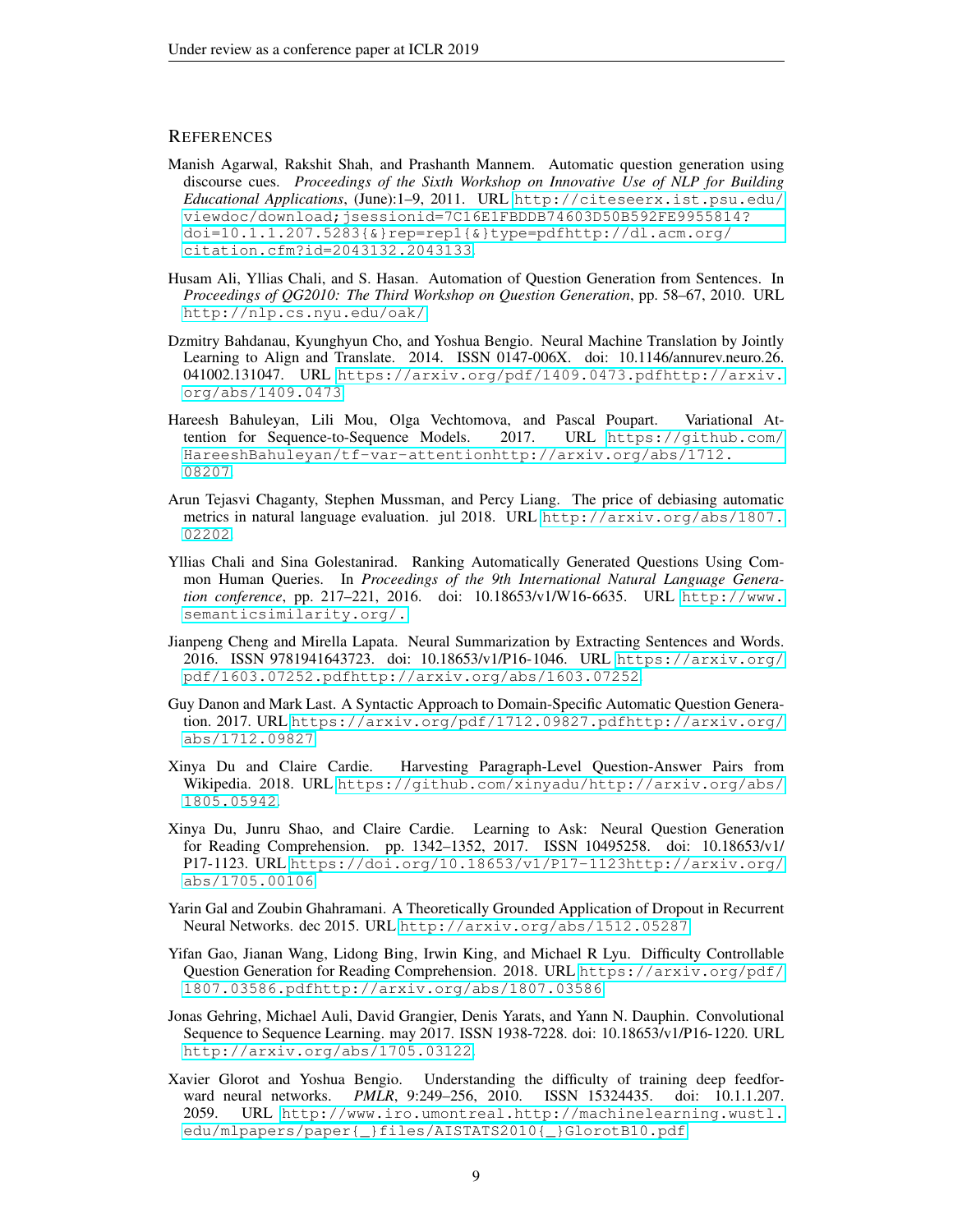- <span id="page-9-9"></span>Alex Graves. Sequence Transduction with Recurrent Neural Networks. 2012. ISSN 18792782. doi: 10.1145/2661829.2661935. URL [https://arxiv.org/pdf/1211.3711.pdfhttp://](https://arxiv.org/pdf/1211.3711.pdf http://arxiv.org/abs/1211.3711) [arxiv.org/abs/1211.3711](https://arxiv.org/pdf/1211.3711.pdf http://arxiv.org/abs/1211.3711).
- <span id="page-9-3"></span>Jiatao Gu, Zhengdong Lu, Hang Li, and Victor O K Li. Incorporating Copying Mechanism in Sequence-to-Sequence Learning. 2016a. doi: 10.18653/v1/P16-1154. URL [https://arxiv.](https://arxiv.org/pdf/1603.06393.pdf http://arxiv.org/abs/1603.06393) [org/pdf/1603.06393.pdfhttp://arxiv.org/abs/1603.06393](https://arxiv.org/pdf/1603.06393.pdf http://arxiv.org/abs/1603.06393).
- <span id="page-9-10"></span>Jiatao Gu, Zhengdong Lu, Hang Li, and Victor O. K. Li. Incorporating Copying Mechanism in Sequence-to-Sequence Learning. mar 2016b. doi: 10.18653/v1/P16-1154. URL [http://](http://arxiv.org/abs/1603.06393) [arxiv.org/abs/1603.06393](http://arxiv.org/abs/1603.06393).
- <span id="page-9-1"></span>Caglar Gulcehre, Sungjin Ahn, Ramesh Nallapati, Bowen Zhou, and Yoshua Bengio. Pointing the Unknown Words. 2016. ISSN 18770509. doi: 10.18653/v1/P16-1014. URL [https:](https://arxiv.org/pdf/1603.08148.pdf http://arxiv.org/abs/1603.08148) [//arxiv.org/pdf/1603.08148.pdfhttp://arxiv.org/abs/1603.08148](https://arxiv.org/pdf/1603.08148.pdf http://arxiv.org/abs/1603.08148).
- <span id="page-9-12"></span>Hado Van Hasselt, Arthur Guez, Matteo Hessel, and David Silver. Learning functions across many orders of magnitudes. *arXiv*, (Nips):1–19, 2016. ISSN 10495258. URL [https://arxiv.org/pdf/1602.07714.pdfhttps://arxiv.org/pdf/](https://arxiv.org/pdf/1602.07714.pdf https://arxiv.org/pdf/1602.07714.pdf{%}0Ahttp://arxiv.org/abs/1602.07714{%}0Ahttps://arxiv.org/pdf/1602.07714.pdf) [1602.07714.pdf{%}0Ahttp://arxiv.org/abs/1602.07714{%}0Ahttps:](https://arxiv.org/pdf/1602.07714.pdf https://arxiv.org/pdf/1602.07714.pdf{%}0Ahttp://arxiv.org/abs/1602.07714{%}0Ahttps://arxiv.org/pdf/1602.07714.pdf) [//arxiv.org/pdf/1602.07714.pdf](https://arxiv.org/pdf/1602.07714.pdf https://arxiv.org/pdf/1602.07714.pdf{%}0Ahttp://arxiv.org/abs/1602.07714{%}0Ahttps://arxiv.org/pdf/1602.07714.pdf).
- <span id="page-9-4"></span>Michael Heilman. Automatic factual question generation from text. *Language Technologies Institute School of Computer Science Carnegie Mellon University*, 195, 2011.
- <span id="page-9-0"></span>Michael Heilman and Noah A Smith. Good question! Statistical ranking for question generation. *NAACL HLT 2010 - Human Language Technologies: The 2010 Annual Conference of the North American Chapter of the Association for Computational Linguistics, Proceedings of the Main Conference*, pp. 609–617, 2010. URL [http://en.http://www.scopus.com/inward/](http://en. http://www.scopus.com/inward/record.url?eid=2-s2.0-80054692957{&}partnerID=tZOtx3y1) [record.url?eid=2-s2.0-80054692957{&}partnerID=tZOtx3y1](http://en. http://www.scopus.com/inward/record.url?eid=2-s2.0-80054692957{&}partnerID=tZOtx3y1).
- <span id="page-9-7"></span>Sepp Hochreiter and Jürgen Schmidhuber. Long Short-Term Memory. Neural Computation, 9 (8):1735–1780, nov 1997. ISSN 08997667. doi: 10.1162/neco.1997.9.8.1735. URL [http:](http://www.mitpressjournals.org/doi/10.1162/neco.1997.9.8.1735) [//www.mitpressjournals.org/doi/10.1162/neco.1997.9.8.1735](http://www.mitpressjournals.org/doi/10.1162/neco.1997.9.8.1735).
- <span id="page-9-5"></span>Sathish Indurthi, Dinesh Raghu, Mitesh M Khapra, and Sachindra Joshi. Generating Natural Language Question-Answer Pairs from a Knowledge Graph Using a RNN Based Question Generation Model. *Eacl*, 1:376–385, 2017. URL [https://www.freebase.com/http:](https://www.freebase.com/ http://www.aclweb.org/anthology/E17-1036) [//www.aclweb.org/anthology/E17-1036](https://www.freebase.com/ http://www.aclweb.org/anthology/E17-1036).
- <span id="page-9-14"></span>Robin Jia and Percy Liang. Adversarial Examples for Evaluating Reading Comprehension Systems. *arXiv:1707.07328 [cs]*, July 2017. URL <http://arxiv.org/abs/1707.07328>. arXiv: 1707.07328.
- <span id="page-9-11"></span>Min Sang Kim. Qanet. <https://github.com/NLPLearn/QANet>, 2018.

<span id="page-9-8"></span>Diederik Kingma and Jimmy Ba. Adam: A method for stochastic optimization. 12 2014.

- <span id="page-9-13"></span>Philipp Koehn and Christof Monz. Manual and Automatic Evaluation of Machine Translation between European Languages. In *Proceedings of the Workshop on Statistical Machine Translation*, pp. 102–121, 2006. doi: 10.3115/1654650.1654666. URL [http://www.statmt.org/](http://www.statmt.org/wmt06/) [wmt06/](http://www.statmt.org/wmt06/).
- <span id="page-9-2"></span>Vishwajeet Kumar, Kireeti Boorla, Yogesh Meena, Ganesh Ramakrishnan, and Yuan Fang Li. Automating reading comprehension by generating question and answer pairs. In *Lecture Notes in Computer Science (including subseries Lecture Notes in Artificial Intelligence and Lecture Notes in Bioinformatics)*, volume 10939 LNAI, pp. 335–348, mar 2018a. ISBN 9783319930398. doi: 10.1007/978-3-319-93040-4 27. URL <http://arxiv.org/abs/1803.03664>.
- <span id="page-9-6"></span>Vishwajeet Kumar, Ganesh Ramakrishnan, and Yuan-Fang Li. A Framework for Automatic Question Generation from Text using Deep Reinforcement Learning. Technical report, 2018b. URL <https://arxiv.org/pdf/1808.04961.pdf>.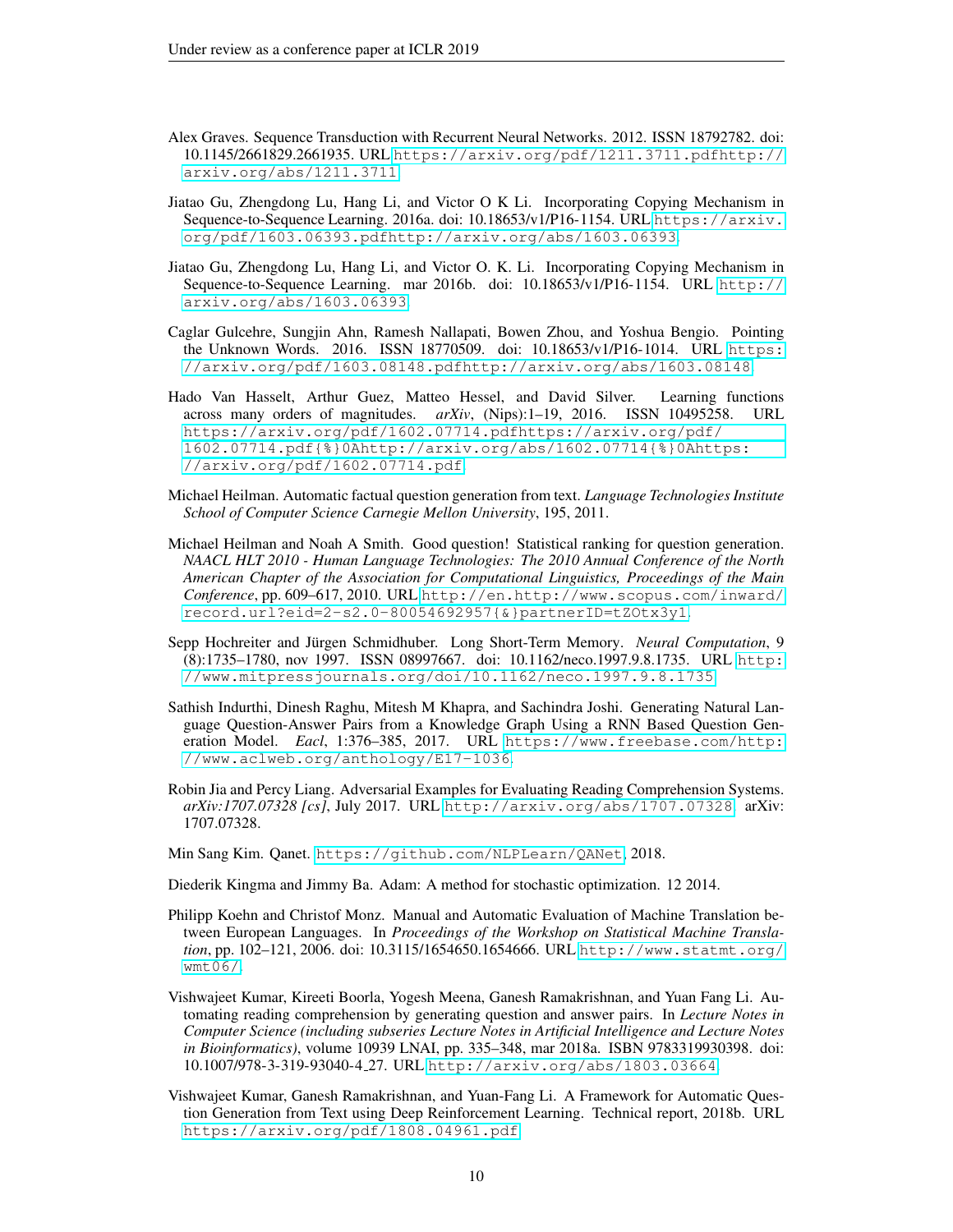<span id="page-10-13"></span>Joseph L. Fleiss. Measuring nominal scale agreement among many raters. 76:378–, 11 1971.

- <span id="page-10-8"></span>Igor Labutov, Sumit Basu, and Lucy Vanderwende. Deep Questions without Deep Understanding. *Proceedings of the 53rd Annual Meeting of the Association for Computational Linguistics and the 7th International Joint Conference on Natural Language Processing (Volume 1: Long Papers)*, pp. 889–898, 2015. doi: 10.3115/v1/P15-1086. URL [http://www.aclweb.org/](http://www.aclweb.org/anthology/P15-1086) [anthology/P15-1086](http://www.aclweb.org/anthology/P15-1086).
- <span id="page-10-9"></span>Karen Mazidi and Rodney D Nielsen. Linguistic considerations in automatic question generation. *52nd Annual Meeting of the Association for Computational Linguistics, ACL 2014 - Proceedings of the Conference*, 2:321–326, 2014. URL [http://www.ark.cs.cmu.edu/mheilman/questions/http://www.aclweb.](http://www.ark.cs.cmu.edu/mheilman/questions/ http://www.aclweb.org/anthology/P/P14/P14-2053.pdf{%}5Cnhttp://www.scopus.com/inward/record.url?eid=2-s2.0-84906925793{&}partnerID=tZOtx3y1) [org/anthology/P/P14/P14-2053.pdf{%}5Cnhttp://www.scopus.com/](http://www.ark.cs.cmu.edu/mheilman/questions/ http://www.aclweb.org/anthology/P/P14/P14-2053.pdf{%}5Cnhttp://www.scopus.com/inward/record.url?eid=2-s2.0-84906925793{&}partnerID=tZOtx3y1) [inward/record.url?eid=2-s2.0-84906925793{&}partnerID=tZOtx3y1](http://www.ark.cs.cmu.edu/mheilman/questions/ http://www.aclweb.org/anthology/P/P14/P14-2053.pdf{%}5Cnhttp://www.scopus.com/inward/record.url?eid=2-s2.0-84906925793{&}partnerID=tZOtx3y1).
- <span id="page-10-3"></span>Ramesh Nallapati, Feifei Zhai, and Bowen Zhou. SummaRuNNer: A Recurrent Neural Network based Sequence Model for Extractive Summarization of Documents. nov 2016a. URL [http:](http://arxiv.org/abs/1611.04230) [//arxiv.org/abs/1611.04230](http://arxiv.org/abs/1611.04230).
- <span id="page-10-4"></span>Ramesh Nallapati, Bowen Zhou, Cicero Nogueira dos Santos, Caglar Gulcehre, and Bing Xiang. Abstractive Text Summarization Using Sequence-to-Sequence RNNs and Beyond. 2016b. doi: 10.18653/v1/K16-1028. URL [https://arxiv.org/pdf/1602.06023.pdfhttp:](https://arxiv.org/pdf/1602.06023.pdf http://arxiv.org/abs/1602.06023) [//arxiv.org/abs/1602.06023](https://arxiv.org/pdf/1602.06023.pdf http://arxiv.org/abs/1602.06023).
- <span id="page-10-12"></span>Kishore Papineni, Salim Roukos, Todd Ward, and Wj Zhu. BLEU: a method for automatic evaluation of machine translation. ... of the 40Th Annual Meeting on ..., (July):311-318, 2002. ISSN 00134686. doi: 10.3115/1073083.1073135. URL [https://www.aclweb.org/](https://www.aclweb.org/anthology/P02-1040.pdf http://dl.acm.org/citation.cfm?id=1073135) [anthology/P02-1040.pdfhttp://dl.acm.org/citation.cfm?id=1073135](https://www.aclweb.org/anthology/P02-1040.pdf http://dl.acm.org/citation.cfm?id=1073135).
- <span id="page-10-6"></span>Romain Paulus, Caiming Xiong, and Richard Socher. A DEEP REINFORCED MODEL FOR ABSTRACTIVE SUMMARIZATION. (i):1–12, 2017. URL [https://arxiv.org/pdf/](https://arxiv.org/pdf/1705.04304.pdf) [1705.04304.pdf](https://arxiv.org/pdf/1705.04304.pdf).
- <span id="page-10-11"></span>Jeffrey Pennington, Richard Socher, and Christopher Manning. Glove: Global Vectors for Word Representation. In *Proceedings of the 2014 Conference on Empirical Methods in Natural Language Processing (EMNLP)*, pp. 1532–1543, 2014. ISBN 9781937284961. doi: 10.3115/v1/ D14-1162. URL [http://nlp.http://aclweb.org/anthology/D14-1162](http://nlp. http://aclweb.org/anthology/D14-1162).
- <span id="page-10-7"></span>Fred Popowich and Phil Winne. Generating Natural Language Questions to Support Learning On-Line. *RITA, Revista de Informatica Te ´ orica e Aplicada ´* , 20:105–114, 2013. URL [http://www.](http://www.um.edu.mt/events/enlg2013/pdf/ENLG14.pdf) [um.edu.mt/events/enlg2013/pdf/ENLG14.pdf](http://www.um.edu.mt/events/enlg2013/pdf/ENLG14.pdf).
- <span id="page-10-1"></span>Pranav Rajpurkar, Jian Zhang, Konstantin Lopyrev, and Percy Liang. SQuAD: 100,000+ Questions for Machine Comprehension of Text. 2016. ISSN 9781941643327. doi: 10.18653/v1/ D16-1264. URL [https://arxiv.org/pdf/1606.05250.pdfhttp://arxiv.org/](https://arxiv.org/pdf/1606.05250.pdf http://arxiv.org/abs/1606.05250) [abs/1606.05250](https://arxiv.org/pdf/1606.05250.pdf http://arxiv.org/abs/1606.05250).
- <span id="page-10-2"></span>Marc'Aurelio Ranzato, Sumit Chopra, Michael Auli, and Wojciech Zaremba. Sequence Level Training with Recurrent Neural Networks. nov 2015. ISSN 15537358. doi: 10.1371/journal.pcbi. 1005055. URL <http://arxiv.org/abs/1511.06732>.
- <span id="page-10-0"></span>Marzieh Saeidi, Max Bartolo, Patrick Lewis, Sameer Singh, Tim Rocktaschel, Mike Sheldon, Guillaume Bouchard, and Sebastian Riedel. Interpretation of natural language rules in conversational machine reading. In *Empirical Methods in Natural Language Processing (EMNLP)*, 2018.
- <span id="page-10-5"></span>Abigail See, Peter J. Liu, and Christopher D Manning. Get To The Point: Summarization with Pointer-Generator Networks. 2017. doi: 10.18653/v1/P17-1099. URL [www.github.com/](www.github.com/abisee/pointer-generator http://arxiv.org/abs/1704.04368) [abisee/pointer-generatorhttp://arxiv.org/abs/1704.04368](www.github.com/abisee/pointer-generator http://arxiv.org/abs/1704.04368).
- <span id="page-10-10"></span>Iulian Vlad Serban, Alberto García-Durán, Caglar Gulcehre, Sungjin Ahn, Sarath Chandar, Aaron Courville, and Yoshua Bengio. Generating Factoid Questions With Recurrent Neural Networks: The 30M Factoid Question-Answer Corpus. 2016. URL [www.mturk.comhttp://arxiv.](www.mturk.com http://arxiv.org/abs/1603.06807) [org/abs/1603.06807](www.mturk.com http://arxiv.org/abs/1603.06807).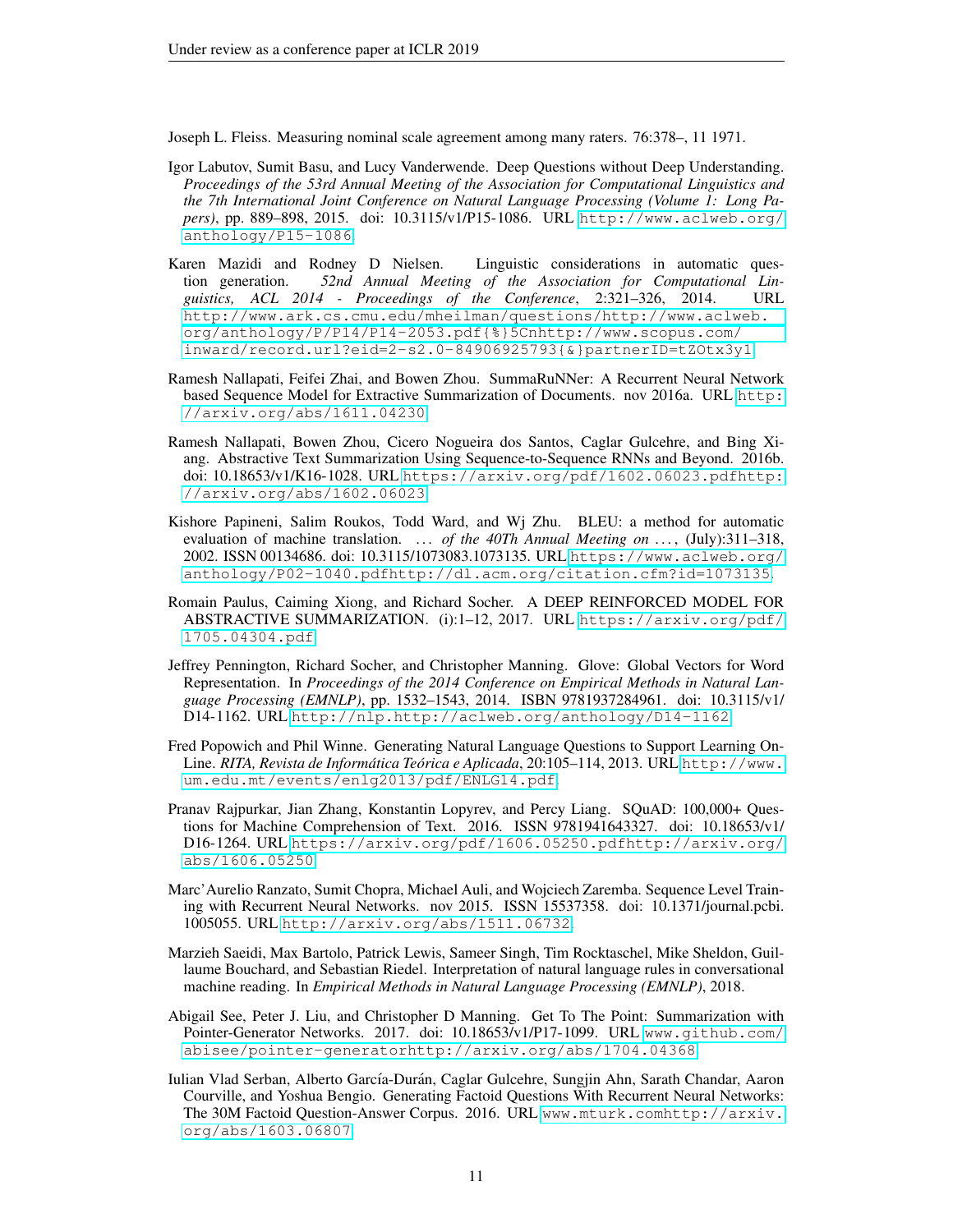- <span id="page-11-4"></span>Xing Shi, Kevin Knight, and Deniz Yuret. Why Neural Translations are the Right Length. *Proceedings of the 2016 Conference on Empirical Methods in Natural Language Processing (EMNLP-16)*, pp. 2278–2282, 2016. URL [https://www.isi.edu/natural-language/](https://www.isi.edu/natural-language/mt/emnlp16-length.pdf http://www.isi.edu/natural-language/mt/emnlp16-length.pdf) [mt/emnlp16-length.pdfhttp://www.isi.edu/natural-language/mt/](https://www.isi.edu/natural-language/mt/emnlp16-length.pdf http://www.isi.edu/natural-language/mt/emnlp16-length.pdf) [emnlp16-length.pdf](https://www.isi.edu/natural-language/mt/emnlp16-length.pdf http://www.isi.edu/natural-language/mt/emnlp16-length.pdf).
- <span id="page-11-10"></span>Linfeng Song, Zhiguo Wang, Wael Hamza, Yue Zhang, and Daniel Gildea. Leveraging Context Information for Natural Question Generation. pp. 569–574, 2018. URL [https://github.](https://github.com/freesunshine0316/MPQG. http://aclweb.org/anthology/N18-2090) [com/freesunshine0316/MPQG.http://aclweb.org/anthology/N18-2090](https://github.com/freesunshine0316/MPQG. http://aclweb.org/anthology/N18-2090).
- <span id="page-11-12"></span>Nitish Srivastava, Geoffrey Hinton, Alex Krizhevsky, Ilya Sutskever, and Ruslan Salakhutdinov. Dropout: A Simple Way to Prevent Neural Networks from Overfitting. *Journal of Machine Learning Research*, 15:1929–1958, 2014. ISSN 15337928. doi: 10.1214/12-AOS1000. URL [http:](http://jmlr.org/papers/volume15/srivastava14a.old/srivastava14a.pdf) [//jmlr.org/papers/volume15/srivastava14a.old/srivastava14a.pdf](http://jmlr.org/papers/volume15/srivastava14a.old/srivastava14a.pdf).
- <span id="page-11-9"></span>Sandeep Subramanian, Tong Wang, Xingdi Yuan, Saizheng Zhang, Adam Trischler, and Yoshua Bengio. Neural Models for Key Phrase Detection and Question Generation. pp. 1– 11, 2017. URL [https://spacy.io/docs/usage/entity-recognitionhttp://](https://spacy.io/docs/usage/entity-recognition http://arxiv.org/abs/1706.04560) [arxiv.org/abs/1706.04560](https://spacy.io/docs/usage/entity-recognition http://arxiv.org/abs/1706.04560).
- <span id="page-11-1"></span>Ilya Sutskever, Oriol Vinyals, and Quoc V. Le. Sequence to Sequence Learning with Neural Networks. *Nips*, pp. 9, sep 2014. ISSN 09205691. doi: 10.1007/s10107-014-0839-0. URL <http://arxiv.org/abs/1409.3215>.
- <span id="page-11-7"></span>Duyu Tang, Nan Duan, Tao Qin, Zhao Yan, and Ming Zhou. Question Answering and Question Generation as Dual Tasks. 2017. URL [www.aaai.orghttp://arxiv.org/abs/1706.](www.aaai.org http://arxiv.org/abs/1706.02027) [02027](www.aaai.org http://arxiv.org/abs/1706.02027).
- <span id="page-11-2"></span>Oriol Vinyals, Meire Fortunato, and Navdeep Jaitly. Pointer Networks. *Proceedings of the 28th International Conference on Neural Information Processing Systems - Volume 2*, pp. 2692–2700, 2015. ISSN 10495258. doi: 10.1016/j.neunet.2014.09.003. URL [https://dl.acm.org/](https://dl.acm.org/citation.cfm?id=2969540 http://arxiv.org/abs/1506.03134) [citation.cfm?id=2969540http://arxiv.org/abs/1506.03134](https://dl.acm.org/citation.cfm?id=2969540 http://arxiv.org/abs/1506.03134).
- <span id="page-11-6"></span>Tong Wang, Xingdi Yuan, and Adam Trischler. A Joint Model for Question Answering and Question Generation. *Arxiv*, 2017. URL [https://arxiv.org/pdf/1706.01450.pdfhttps:](https://arxiv.org/pdf/1706.01450.pdf https://arxiv.org/pdf/1706.01450.pdf{%}0Ahttps://arxiv.org/pdf/1706.01450.pdf{%}0Ahttp://arxiv.org/abs/1706.01450) [//arxiv.org/pdf/1706.01450.pdf{%}0Ahttps://arxiv.org/pdf/1706.](https://arxiv.org/pdf/1706.01450.pdf https://arxiv.org/pdf/1706.01450.pdf{%}0Ahttps://arxiv.org/pdf/1706.01450.pdf{%}0Ahttp://arxiv.org/abs/1706.01450) [01450.pdf{%}0Ahttp://arxiv.org/abs/1706.01450](https://arxiv.org/pdf/1706.01450.pdf https://arxiv.org/pdf/1706.01450.pdf{%}0Ahttps://arxiv.org/pdf/1706.01450.pdf{%}0Ahttp://arxiv.org/abs/1706.01450).
- <span id="page-11-11"></span>Zhiguo Wang, Haitao Mi, Wael Hamza, and Radu Florian. Multi-Perspective Context Matching for Machine Comprehension. 2016. URL [https://arxiv.org/pdf/1612.04211.](https://arxiv.org/pdf/1612.04211.pdf http://arxiv.org/abs/1612.04211) [pdfhttp://arxiv.org/abs/1612.04211](https://arxiv.org/pdf/1612.04211.pdf http://arxiv.org/abs/1612.04211).
- <span id="page-11-13"></span>Ronald J. Williams. Simple Statistical Gradient-Following Algorithms for Connectionist Reinforcement Learning. *Machine Learning*, 8(3):229–256, 1992. ISSN 15730565. doi: 10.1023/ A:1022672621406. URL [https://link.springer.com/content/pdf/10.1007/](https://link.springer.com/content/pdf/10.1007/BF00992696.pdf) [BF00992696.pdf](https://link.springer.com/content/pdf/10.1007/BF00992696.pdf).
- <span id="page-11-5"></span>Ronald J. Williams and David Zipser. A Learning Algorithm for Continually Running Fully Recurrent Neural Networks. *Neural Computation*, 1(2):270–280, jun 1989. ISSN 0899-7667. doi: 10.1162/neco.1989.1.2.270. URL [http://www.mitpressjournals.org/doi/](http://www.mitpressjournals.org/doi/10.1162/neco.1989.1.2.270) [10.1162/neco.1989.1.2.270](http://www.mitpressjournals.org/doi/10.1162/neco.1989.1.2.270).
- <span id="page-11-8"></span>Zhilin Yang, Junjie Hu, Ruslan Salakhutdinov, and William W Cohen. Semi-Supervised QA with Generative Domain-Adaptive Nets. 2017. doi: 10.18653/v1/P17-1096. URL [https:](https://arxiv.org/pdf/1702.02206.pdf http://arxiv.org/abs/1702.02206) [//arxiv.org/pdf/1702.02206.pdfhttp://arxiv.org/abs/1702.02206](https://arxiv.org/pdf/1702.02206.pdf http://arxiv.org/abs/1702.02206).
- <span id="page-11-0"></span>Adams Wei Yu, David Dohan, Minh-Thang Luong, Rui Zhao, Kai Chen, Mohammad Norouzi, and Quoc V. Le. QANet: Combining Local Convolution with Global Self-Attention for Reading Comprehension. apr 2018. URL <http://arxiv.org/abs/1804.09541>.
- <span id="page-11-3"></span>Xingdi Yuan, Tong Wang, Caglar Gulcehre, Alessandro Sordoni, Philip Bachman, Sandeep Subramanian, Saizheng Zhang, and Adam Trischler. Machine Comprehension by Text-to-Text Neural Question Generation. may 2017. doi: 10.18653/v1/W17-2603. URL [http://arxiv.org/](http://arxiv.org/abs/1705.02012) [abs/1705.02012](http://arxiv.org/abs/1705.02012).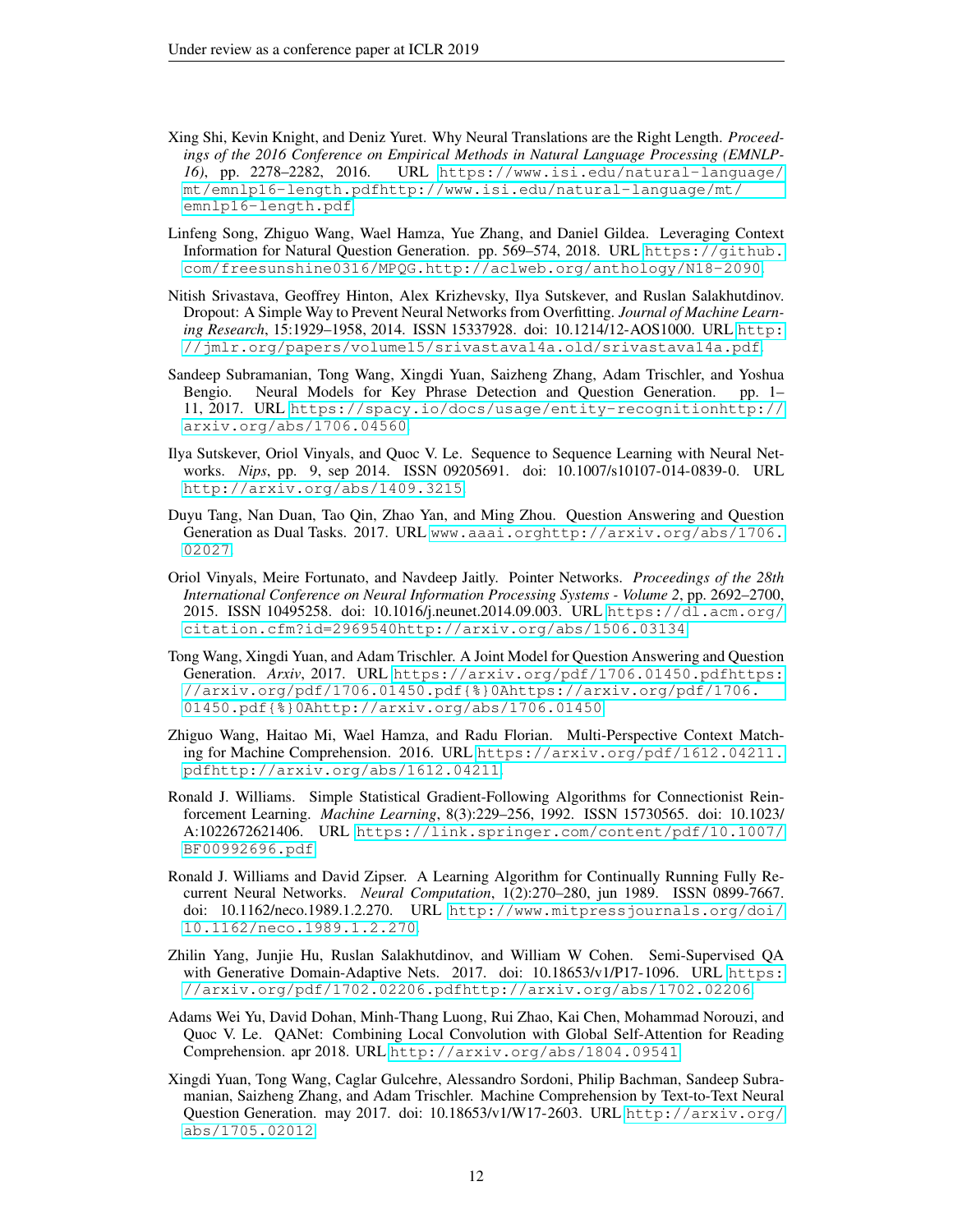<span id="page-12-0"></span>Qingyu Zhou, Nan Yang, Furu Wei, Chuanqi Tan, Hangbo Bao, and Ming Zhou. Neural question generation from text: A preliminary study. In *Lecture Notes in Computer Science (including subseries Lecture Notes in Artificial Intelligence and Lecture Notes in Bioinformatics)*, volume 10619 LNAI, pp. 662–671. Springer, Cham, 2018. ISBN 9783319736174. doi: 10.1007/978-3-319-73618-1 56. URL [http://link.springer.com/10.1007/](http://link.springer.com/10.1007/978-3-319-73618-1{_}56) [978-3-319-73618-1{\\_}56](http://link.springer.com/10.1007/978-3-319-73618-1{_}56).

# <span id="page-12-1"></span>A SMART COPY HEURISTIC

| <b>Algorithm 1</b> Smart copy heuristic                                     |
|-----------------------------------------------------------------------------|
| if the token exists only once in the context then                           |
| use that location                                                           |
| else                                                                        |
| if there are multiple instances                                             |
| and the previously encoded token was from the location vocabulary           |
| and the token at the next position in the context is the correct token then |
| use that position                                                           |
| else                                                                        |
| find the occurrence nearest the answer span                                 |
|                                                                             |

# <span id="page-12-3"></span><span id="page-12-2"></span>B DISCRIMINATOR ARCHITECTURE



Figure 2: Discriminator architecture diagram.

We used an architecture based on a modified QANet as shown in Figure [2,](#page-12-3) replacing the output layers of the model to produce a single probability. Since the discriminator is also able to consider a full context-question-answer triple as input (as opposed to a context-question pair for the QA task), we fused this information in the output layers.

Specifically, we applied max pooling over time to the output of the first two encoders, and we took the mean of the outputs of the third encoder that formed part of the answer span. These three reduced encodings were concatenated, a 64 unit hidden layer with ReLU activation applied, and the output passed through a single unit sigmoid output layer to give the estimated probability that an input context-question-answer triple originated from the ground truth dataset or was generated.